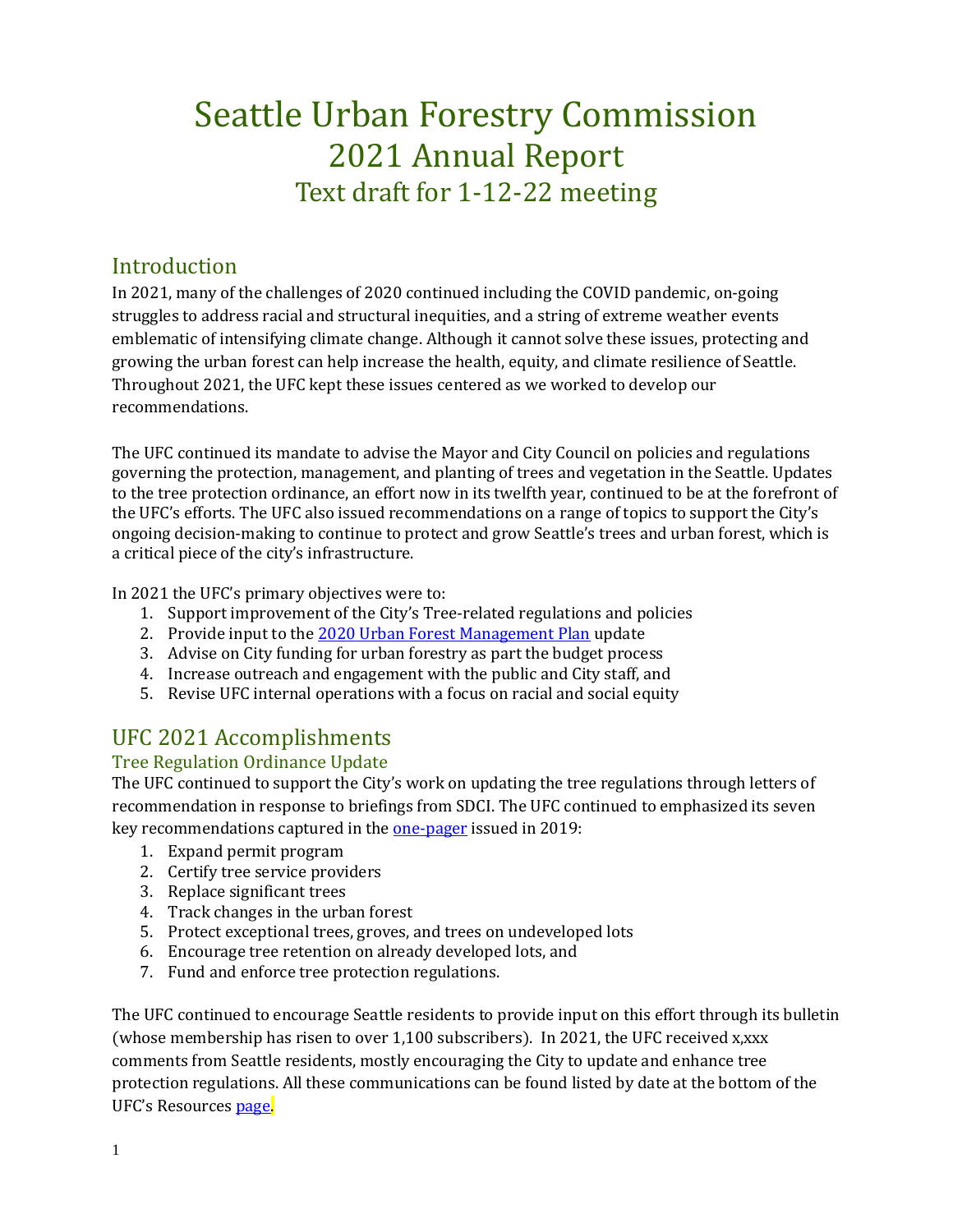#### UFC Recommendations

The UFC issued the following letters of recommendation related to SDCI's tree protection update work:

- Draft Director's Rule 13-2020 Exceptional Trees
	- o [Recommendations](https://www.seattle.gov/Documents/Departments/UrbanForestryCommission/FinalIssuedDocuments/WhatWeDo-Recomms/ADOPTEDDR13-2020recommendation031021.pdf) (March 10, 2021)
	- o [Additional](https://www.seattle.gov/Documents/Departments/UrbanForestryCommission/FinalIssuedDocuments/WhatWeDo-Recomms/ADOPTEDDR13-2020recommendation041421.pdf) recommendation (April 14, 2021)
- [Tree Tracking Spreadsheet](https://www.seattle.gov/Documents/Departments/UrbanForestryCommission/FinalIssuedDocuments/WhatWeDo-Recomms/ADOPTEDTreeTrackingLetter051221.pdf) tracking progress of tree removal and replacement on public and private land (May 12, 2021)
- Tree protection updates
	- o [Recommendations and feedback](https://www.seattle.gov/Documents/Departments/UrbanForestryCommission/2021/2021docs/ADOPTEDSDCIFeedbackLetter110321.pdf) on tree protection updates (November 3, 2021)
	- o [Recommendations](https://www.seattle.gov/Documents/Departments/UrbanForestryCommission/2021/2021docs/ADOPTEDTreeOrdinanceUpdateLetter120821.pdf) re: tree protection updates proposals and process (December 8, 2021)

The UFC supported City initiatives and City departments' work with the following letters:

- [Seattle Parks and Recreation initiatives](https://www.seattle.gov/Documents/Departments/UrbanForestryCommission/FinalIssuedDocuments/WhatWeDo-Recomms/ADOPTEDSPRupdateThankYou011321.pdf) recommendations (January 13, 2021)
- [Office of Sustainability & Environment](https://www.seattle.gov/Documents/Departments/UrbanForestryCommission/FinalIssuedDocuments/WhatWeDo-Recomms/ADOPTEDOSEContrats050521.pdf) welcome those in new roles (May 5, 2021)
- SDOT use of [Permavoid](https://www.seattle.gov/Documents/Departments/UrbanForestryCommission/FinalIssuedDocuments/WhatWeDo-Recomms/ADOPTED-SDOTnPermavoid050521.pdf) (May 5, 2021)
- Seattle'[s Green New Deal](https://www.seattle.gov/Documents/Departments/UrbanForestryCommission/2021/2021docs/ADOPTEDGNDThankYouLetter071521.pdf) (July 15, 2021)
- [Seattle Public Utilities](https://www.seattle.gov/Documents/Departments/UrbanForestryCommission/2021/2021docs/ADOPTEDSPUThankYouLetter071521.pdf) restoration work (July 15, 2021)
- Urban forestry consolidation Statement of Legislative Intent
	- o [Recommendations](https://www.seattle.gov/Documents/Departments/UrbanForestryCommission/2021/2021docs/ADOPTEDSLILetter071521.pdf) re: SLI (July 15, 2021)
	- o [Recommendations](https://www.seattle.gov/Documents/Departments/UrbanForestryCommission/2021/2021docs/ADOPTEDSLILetter090821.pdf) re: SLI (September 8, 2021)
	- $\circ$  [Recommendations](https://www.seattle.gov/Documents/Departments/UrbanForestryCommission/2021/2021docs/ADOPTEDSLILetter111021.pdf) re: SLI process and collaboration processes (November 10, 2021)
- [Urban heat islands](https://www.seattle.gov/Documents/Departments/UrbanForestryCommission/2021/2021docs/ADOPTEDHeatIslandsLetter080421.pdf) project (August 4, 2021)
- [Yesler Terrace Proposed Action Ordinance](https://www.seattle.gov/Documents/Departments/UrbanForestryCommission/2021/2021docs/ADOPTEDYeslerTerraceLetter080421.pdf) (August 4, 2021)
- [Seattle Parks and Recreation Strategic Plan](https://www.seattle.gov/Documents/Departments/UrbanForestryCommission/2021/2021docs/ADOPTEDSPRFeedbackLetter100621.pdf) (October 6, 2021)
- [City's 2022 Budget](https://www.seattle.gov/Documents/Departments/UrbanForestryCommission/2021/2021docs/ADOPTEDBudgetLetter111021.pdf) (November 10, 2021)
- -

The UFC continued the focus this year on improving equity and inclusion in internal operations by amending recruitment processes to incorporate accessibility and broaden distribution. These changes were incorporated into the recruitment efforts initiated in fall 2021.

Over the years, the UFC has begun considering how to amend its work planning process to improve effectiveness and increase accountability. To this end, several discussions were held to strategize how to accomplish this, a survey was conducted to help renew and clarify work planning priorities, and a new template was created that can increase effectiveness and tracking. These efforts will help inform the work planning process for 2022.

In 2020, city staff, the Executive and the UFC were asked by City Council to collaborate to evaluate the city's urban forest management model and determine if changes were necessary, with a response due to Council in September 2021. The UFC had expectations of participating in an effective collaboration to this end. However, city staff and the Executive communicated that there was not staff resources or availability to begin this work. A report from the Executive was sent to Council in September, outlining thoughts on what would be necessary to begin and effectively complete this work. The UFC, in the absence of the work moving forward, and without the ability to collaborate with either staff or the Executive, prepared several letters of recommendation on this topic. The UFC still believes that evaluating urban forest management models relative to the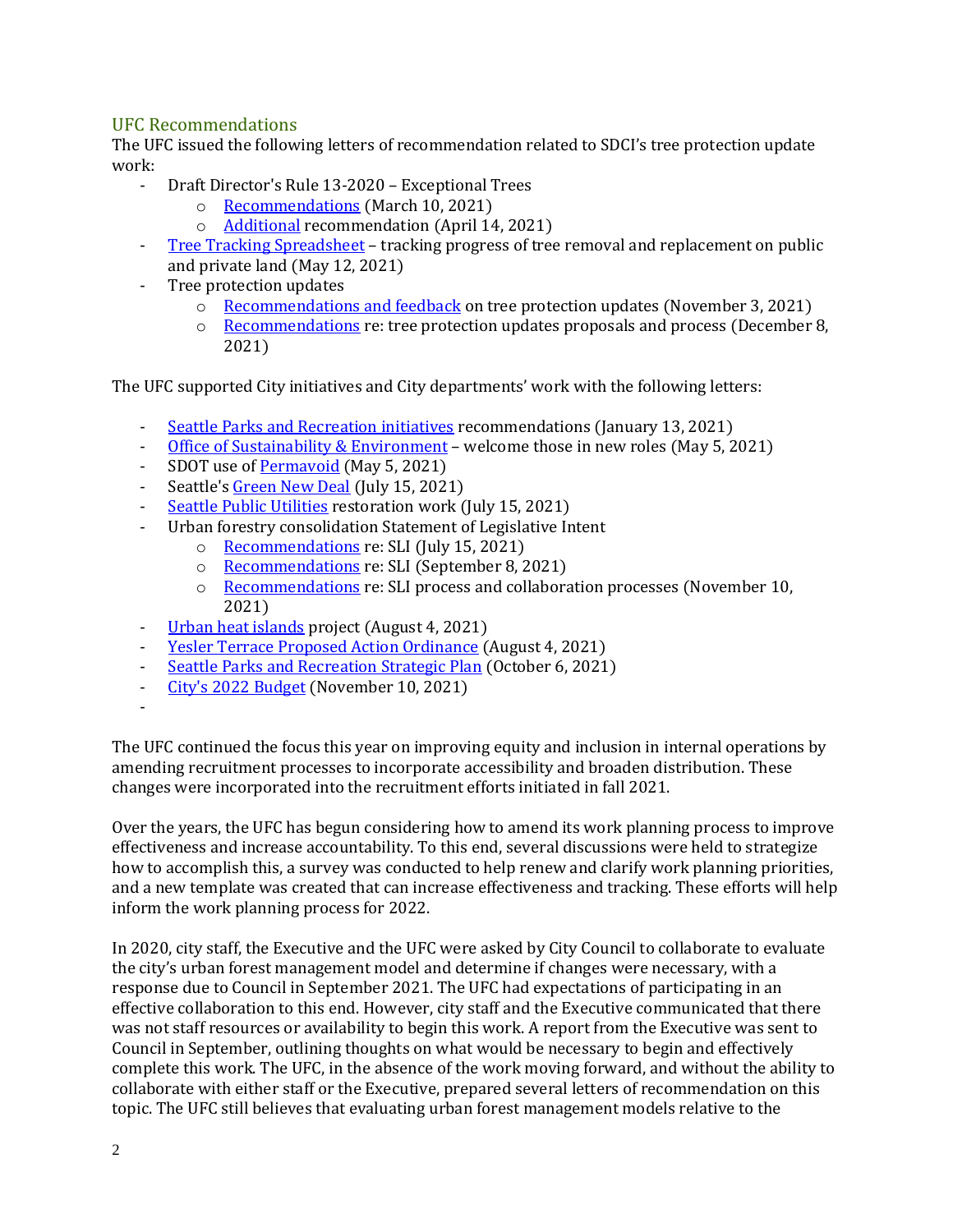existing model used by the City is necessary work that should move forward.

#### UFC/ Urban Forest Interdepartmental Team Annual Meeting

In 2020, the Commission and the Urban Forest Interdepartmental Team (IDT) had pivoted from the traditionally in-person annual meeting to a remote training on racial equity and urban forestry. This session was much appreciated by both groups, and the session also left the groups desiring additional training and engagement on this topic. Therefore, the 2021 joint meeting took a similar form, with staff from SPU's Community Connections team leading this second session of Racial Equity Training. The meeting goals were to strengthen the partnership between the Urban Forestry Commission and the Urban Forest Interdepartmental Team to accomplish the goals of the Urban Forest Management Plan (UFMP), deepen our understanding of the relationship between racial equity and urban forestry, and to continue to practice the application of a racial equity lens to urban forestry work.

#### Commission Membership

The Commission successfully recruited two new members in 2021:

- Jessica Hernandez Position #11 (Environmental Justice)
- Laura Keil Position #10 (Get Engaged member)

Julia Michalak, Shari Selch and Joshua Morris were elected as Co-Chairs for 2022. This will be a new model of leadership for the Commission, and serves to share responsibilities and introduce a more horizontal structure. The Commission will amend the bylaws to recognize this new structure.

The Commission wants to thank Sarah Rehder (Position #4 – Hydrologist); Michael Walton (Position #6 – Landscape Architect-ISA); and Elena Arakaki (Position #10 – Get Engaged) for their contribution to the Commission's work in 2021.

## **Conclusion**

The UFC had numerous successes this past year, advancing policy and partnerships for Seattle's urban forest, again setting a new standard for the volume of recommendations, presentations, and meetings held. However, Seattle still continues a streak of now 12 years without an adequate tree protection ordinance. And as Commissioners we represent a City still imbedded with institutional racism. In 2022 the UFC will continue efforts on both these fronts.

Under weight of numerous Executive Orders and Council Resolutions, thousands of pleas from Seattle residents, and the urgent need of our local environment, the UFC will continue its resolve to see enacted clear, meaningful, and effective tree protections. Importantly, the UFC will also continue work incorporating race and social justice language into its protocols and work plan; and will revisit recruitment and other processes to encourage more diversity of perspectives and membership.

#### 2021 Commission Members

Weston Brinkley, Chair – Position #3 - University Representative Sarah Rehder, Vice-Chair – Position #4 - Hydrologist Julia Michalak – Position #1 - Wildlife Biologist Elby Jones – Position #2 - Urban Ecologist Stuart Niven – Position #5 - Arborist Michael Walton - Position #6 - Landscape Architect Joshua Morris – Position#7 - NGO Representative Steven Fry – Position #8 - Development Community